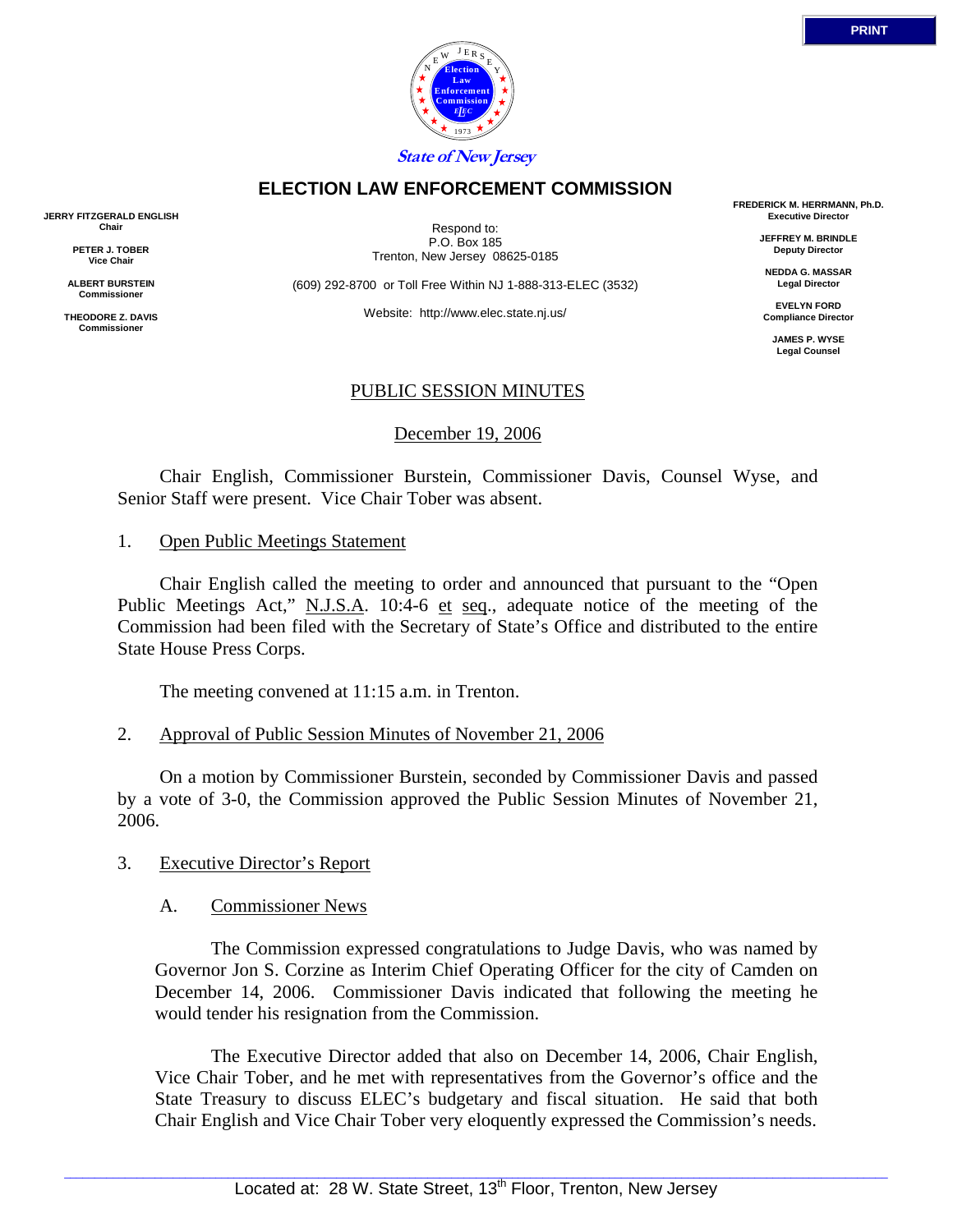#### B. National News

 Executive Director Herrmann reported that according to national exit polls on Election Day 2006, when asked which issue was extremely important to their vote, more voters said corruption and ethics in government than any other issue including the Iraq war. According to the Executive Director, 42 percent of those interviewed said corruption and ethics were extremely important to their vote, while only 37 percent said Iraq.

### C. Staff Activities

 Executive Director Herrmann advised the Commission that Department of Law and Public Safety data ranks ELEC second among the department's 17 divisions in the total number of Open Public Records Act (OPRA) requests processed in 2006. He mentioned that as of October 31, 2006, ELEC received 119 requests, which is three more than the State Police. The Executive Director stated that the Division of Consumer Affairs had the largest number of requests with 262. Executive Director Herrmann extended thanks to Director Evelyn Ford and the Compliance Division for its excellent work in timely administering this heavy load of requests.

 The Executive Director announced that the Pay-to-Play section of ELEC's website has been expanded to include a useful chart prepared by Legal Director Nedda Massar, which provides an overview of the various statutory elements of the law. He said that it is an additional tool to assist filers and the public in understanding this complex new program.

### D. Legislative Developments

 Executive Director Herrmann reported that on December 7, 2006, Director of Special Programs Amy Davis and he attended an Assembly State Government Committee hearing on A-100 (Roberts, Greenstein, Baroni, Greenwald, and Handlin), which creates a revised Clean Elections Pilot Project for general election 2007.

 According to the Executive Director, the proposed program will cover three legislative districts and senate candidates as well as ones for the General Assembly. He indicated that the qualifying period for certification to receive public money would run from April 10, 2006 to September 30, 2006. The Executive Director noted that during that period, a candidate would be able to begin his or her campaign by accepting from individuals registered to vote in the State "seed money contributions" of \$500.00 or less up to a maximum amount of \$10,000. Executive Director Herrmann advised the Commission that all seed money contributors must be disclosed with their names, addresses, occupations, and employers and that "qualifying dollars" would be raised through \$10.00 contributions. The Executive Director mentioned that they would only come from registered voters within a candidate's district and that the contributor's name and address must be disclosed.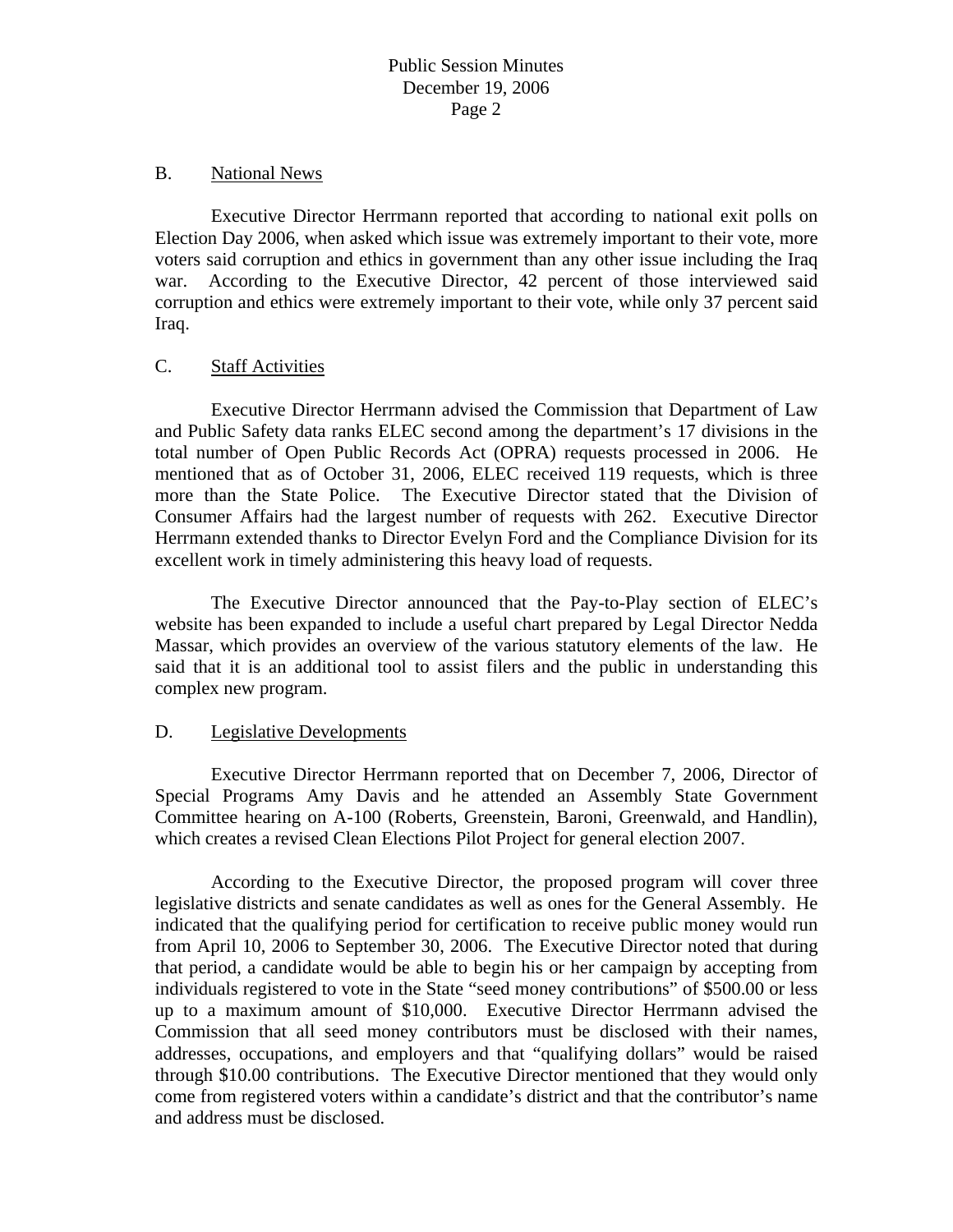### Public Session Minutes December 19, 2006 Page 3

 According to Executive Director Herrmann, once a candidate is certified and receives public money by raising \$8,000 in qualifying contributions, he or she may not raise any additional funds. Executive Director Herrmann informed the Commission that no General Assembly candidate may receive public money if his or her running mate does not participate in the program and that a certified candidate's total grant of public money may not be greater than \$100,000 or a maximum amount calculated in the one district with mixed party representation. Executive Director Herrmann stated that alternative party candidates receive half of this amount and that additional amounts up to \$100,000 are given if a noncertified opponent raises more money than the total grant to a certified candidate or if there are independent expenditures.

 The Executive Director noted that there are also candidate withdrawal provisions and penalty sections and that ELEC has various responsibilities including: insuring voter access to program information, preparing a voter's guide for its website, administering 250-word candidate statements that will appear on the sample ballots, and overseeing sponsor selection for candidate debates.

 Executive Director Herrmann advised the Commission that the bill appropriates \$7.7 million of which \$250,000 is for ELEC administrative costs, \$75,000 is for the sample ballot statements, and \$600,000 is for ELEC to pay a public relations vendor to advertise the program.

 According to Executive Director Herrmann, the committee accepted two technical ELEC staff recommendations: one to waive the cost of the Commission for procuring voter registration rolls so that ELEC can vet the legitimacy of contributions, which must come from registered voters; and the second to expedite the contracting process so that ELEC could hire the public relations vendor in a timely fashion.

 The Executive Director reported that the bill was released 4-0 with one abstention and that on December 11, 2006, the bill was amended on the floor of the General Assembly to establish "in-but-not-of" ELEC a Clean Elections Advisory Committee. He said that this separate entity would be comprised of five members with one member each appointed by the Governor and the four legislative leaders. He added that it would provide advice to ELEC on the administration of the 2007 pilot program and would serve as an advocate of it. Executive Director Herrmann said that this committee within the Commission would meet at least bimonthly and would hold a public hearing after the election followed by a report. The Executive Director noted that on December 14, 2006, the bill passed the General Assembly 67-11.

 Commissioner Burstein noted that there was still an opportunity to express the Commission's concern to the Legislature about the separate Clean Elections Advisory Committee.

 Chair English said that it would be helpful to advise the Senate of the Commissioners' concerns that the separate entity would complicate administration of the pilot program. She asked staff to prepare for her a letter to Senate President Codey that includes issues related to the Clean Elections Advisory Committee and comments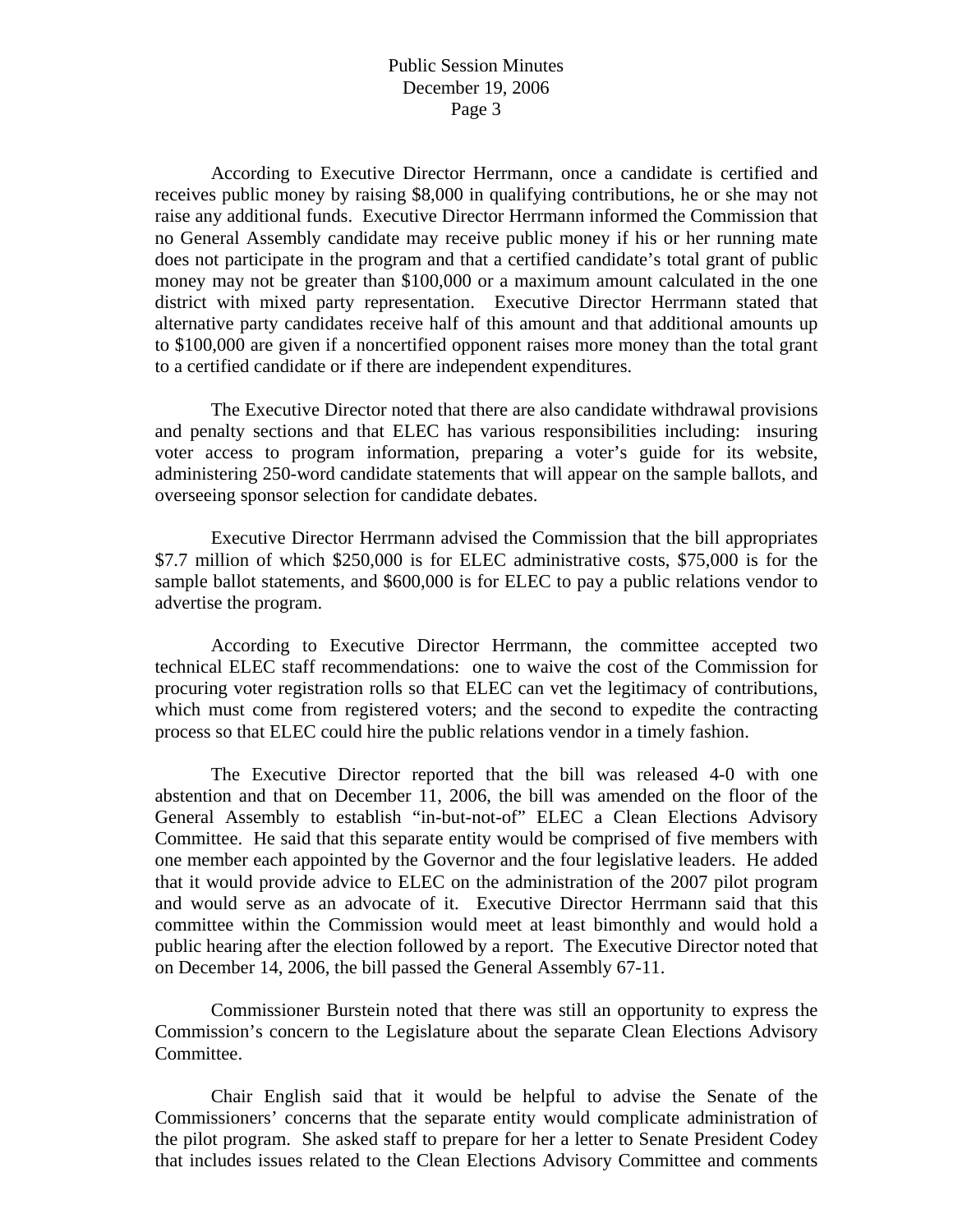## Public Session Minutes December 19, 2006 Page 4

about the Commission's critical lack of resources. She requested that a similar letter be sent to Assembly Speaker Roberts to explain these concerns and that the two letters be made part of the minutes.

 On a motion by Commissioner Burstein, seconded by Commissioner Davis and passed by a vote of 3-0, the Commission authorized staff to issue the letters to the Senate President and Assembly Speaker.

## E. Council on Governmental Ethics Laws Conference (COGEL)

 Executive Director Herrmann advised the Commission that Legal Director Massar represented the Commission at this year's COGEL Conference in New Orleans, noting that she had a very busy schedule serving on two panels, one about Pay-to-Play and the other about the Federal Bipartisan Campaign Reform Act; leading a breakfast table topics discussion on candidate debates; attending a model laws workshop; and introducing State Ethics Commission Chair Paula Franzese, who addressed a plenary session on the "Anatomy of Ethics Reform in New Jersey."

 Executive Director Herrmann stated that moreover, Legal Director Massar became the President of COGEL at the end of the conference bringing great credit not only to herself but also to the Commission.

### F. Winter Meeting Schedule

- January 16, 2007 at 10:00 a.m. in Trenton;
- February 20, 2007 at 10:00 a.m. in Trenton; and,
- March 20, 2007 at 10:00 a.m. in Trenton.

# 4. Proposed Amendments to Commission Rules Concerning Lobbying

 Legal Director Massar discussed proposal of amendments to Subchapter 20, Lobbyists and Governmental Affairs Agents, to clarify the lobbying rules and reporting requirements. As presented by Legal Director Massar, the staff recommended amendments to the following rules:

# • **N.J.A.C. 19:25-20.2 Definitions**

 Under this section, as recommended by Commissioner Burstein and concurred in by the Commission, the Commission determined to amend the definitions of "lobbyist" and "member," but not to amend the definition of "communication with the general public."

# • **N.J.A.C. 19:25-20.3 Exemptions from the Act**

 Staff recommended proposal of new paragraph (c) to define the term "administrative proceeding." Counsel Wyse suggested that the paragraph requiring a transcript of the proceeding be amended to include an exception if access to a transcript is "otherwise restricted by law." The Commission concurred.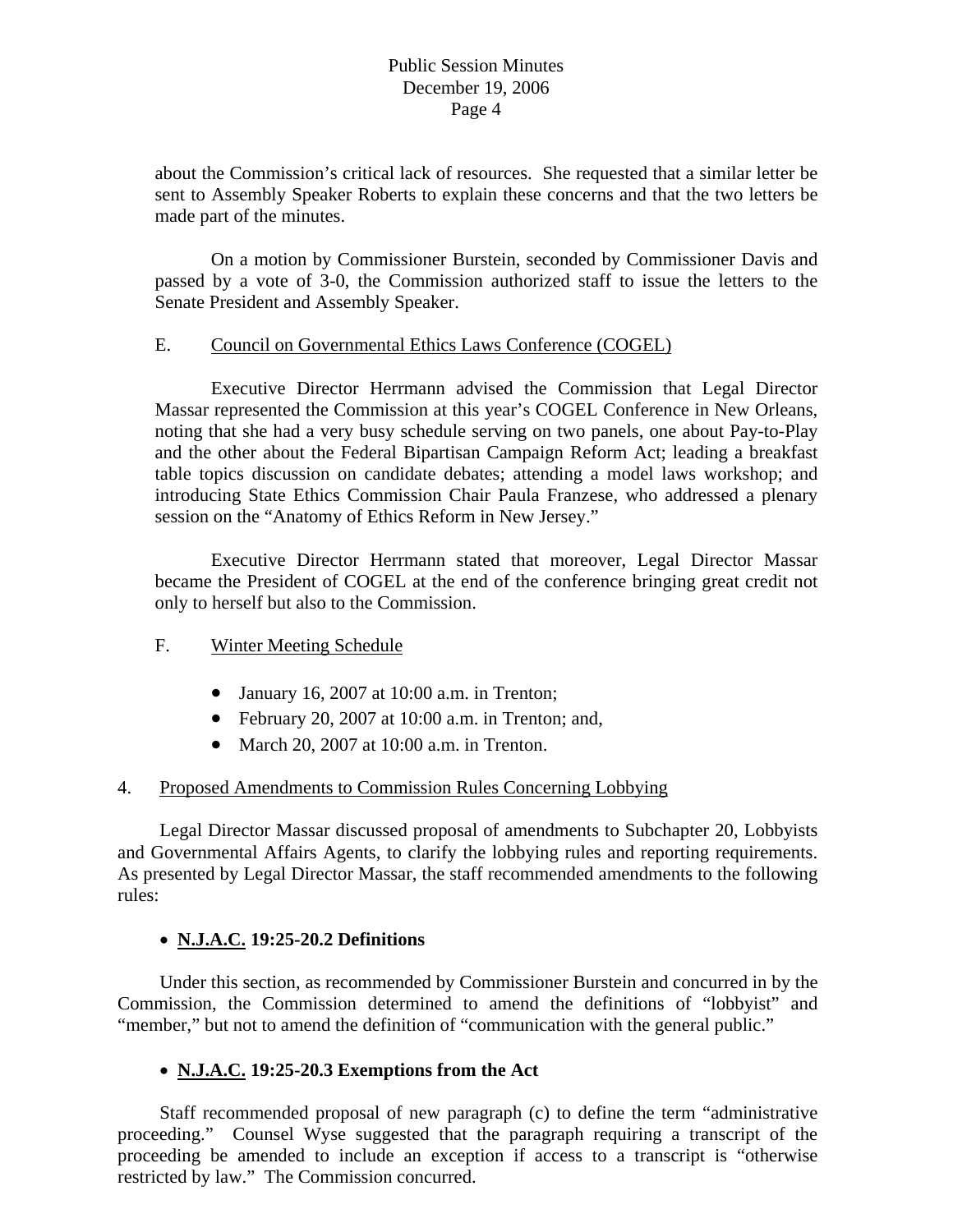- **N.J.A.C. 19:25-20.9 Annual report**
- **N.J.A.C. 19:25-20.10 Receipts**
- **N.J.A.C. 19:25-20.11 Expenditures**

 Staff recommended that the text of these three rules be amended to clarify that reportable lobbying activity includes attempts to influence legislation and regulation, as well as activity to influence governmental processes and to conduct communications with the general public.

- **N.J.A.C. 19:25-20.9A Annual report of communication with the general public**
- **N.J.A.C. 19:25-20.15 Audit by commission; recordkeeping**

Staff recommended that the rules be amended to clarify recordkeeping requirements for persons and legislative agents who undertake communications with the general public.

# • **N.J.A.C. 19:25-20.19 Nonresident governmental affairs agents or lobbyists**

 Staff recommended that the rule be amended to require that a person outside New Jersey who conducts communications with the general public be required to file the consent to service of process.

 On a motion by Commissioner Burstein, seconded by Commissioner Davis and passed by a vote of 3-0, the Commission directed staff to file the proposed amendments to the lobbying rules, with changes made by the Commissioners, at the Office of Administrative Law.

5. Resolution to go into Executive Session

 On a motion by Commissioner Burstein, seconded by Commissioner Davis and passed by a vote of 3-0, the Commission resolved to go into Executive Session to discuss anticipated litigation and the following matters, which will become public as follows:

- A. Final Decision Recommendations in violation proceedings which will not become public. However, the Final Decisions resulting from those recommendations will become public not later than seven business days after mailing to the named respondents.
- B. A report on requests from the public for investigations of possible violations, which report will not become public in order to protect the identity of informants and maintain the integrity of investigative procedures and priorities. However, any complaint alleging violations, which complaint may be generated as a result of a request for investigation, will become public not later than seven business days after mailing to the named respondents.